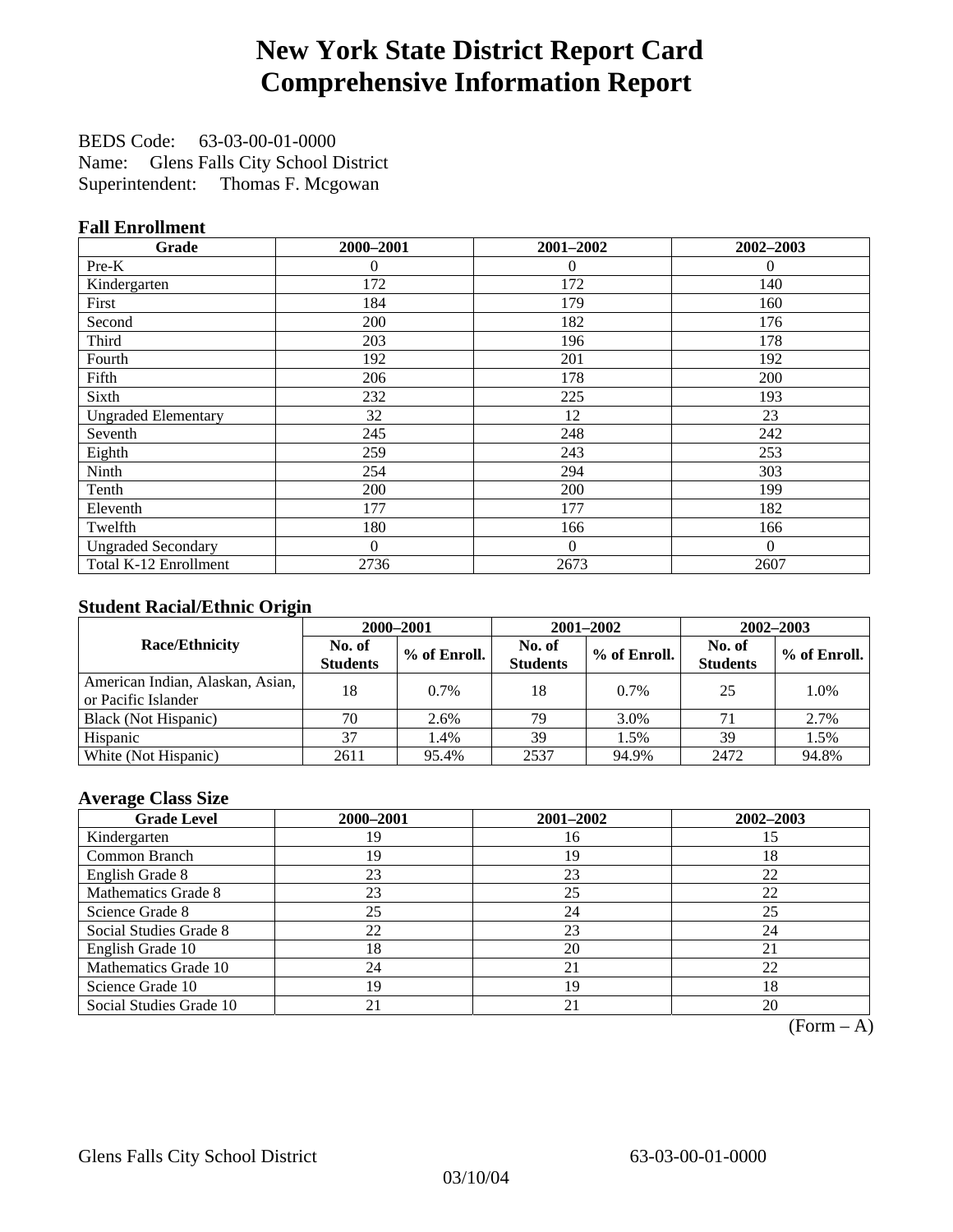#### **District Need to Resource Capacity Category**

| <b>N/RC Category</b> | <b>Description</b>                                                                                 |
|----------------------|----------------------------------------------------------------------------------------------------|
|                      | This is a school district with average student needs in relation to<br>district resource capacity. |

### **Similar School Group and Description**

| <b>Similar School Group</b> | <b>Description</b> |
|-----------------------------|--------------------|
| NA                          | <b>NA</b>          |

All schools within the same N/RC category are divided into three similar school groups defined by the percentage of students in the school who are eligible for the free-lunch program and/or who are limited English proficient (also known as English language learners).

#### **Student Demographics Used To Determine Similar Schools Group**

| 0                                 | 2000-2001 |         |       | $2001 - 2002$ | $2002 - 2003$ |         |
|-----------------------------------|-----------|---------|-------|---------------|---------------|---------|
|                                   | Count     | Percent | Count | Percent       | Count         | Percent |
| <b>Limited English Proficient</b> |           | $0.1\%$ |       | $0.2\%$       |               | 0.1%    |
| Eligible for Free Lunch           | 528       | 19.3%   | 482   | 18.0%         | 515           | 19.8%   |

#### **Attendance and Suspension**

|                               | 1999–2000       |         |                 | 2000-2001 | $2001 - 2002$   |         |
|-------------------------------|-----------------|---------|-----------------|-----------|-----------------|---------|
|                               | No. of          | $%$ of  | No. of          | $%$ of    | No. of          | $%$ of  |
|                               | <b>Students</b> | Enroll. | <b>Students</b> | Enroll.   | <b>Students</b> | Enroll. |
| <b>Annual Attendance Rate</b> |                 | 95.0%   |                 | 94.4%     |                 | 94.5%   |
| <b>Student Suspensions</b>    | 153             | 5.5%    | 102             | 3.7%      | 128             | 4.8%    |

### **Student Socioeconomic and Stability Indicators**

#### **(Percent of Enrollment)**

|                          | 2000–2001 | $2001 - 2002$ | 2002–2003 |
|--------------------------|-----------|---------------|-----------|
| <b>Reduced Lunch</b>     | 5.7%      | 5.1%          | 5.3%      |
| <b>Public Assistance</b> | NA        | NA            | ΝA        |
| <b>Student Stability</b> | NA        | <b>NA</b>     | NΑ        |

| <b>Staff Counts</b>                   |           |  |  |  |  |
|---------------------------------------|-----------|--|--|--|--|
| <b>Staff</b>                          | 2002-2003 |  |  |  |  |
| <b>Total Teachers</b>                 | 217       |  |  |  |  |
| <b>Total Other Professional Staff</b> | 36        |  |  |  |  |
| <b>Total Paraprofessionals</b>        | 78        |  |  |  |  |
| Teaching Out of Certification*        |           |  |  |  |  |
| Teachers with Temporary Licenses      |           |  |  |  |  |

\*Teaching out of certification more than on an incidental basis. Teachers with temporary licenses are also counted as teaching out of certification.

 $(Form - B)$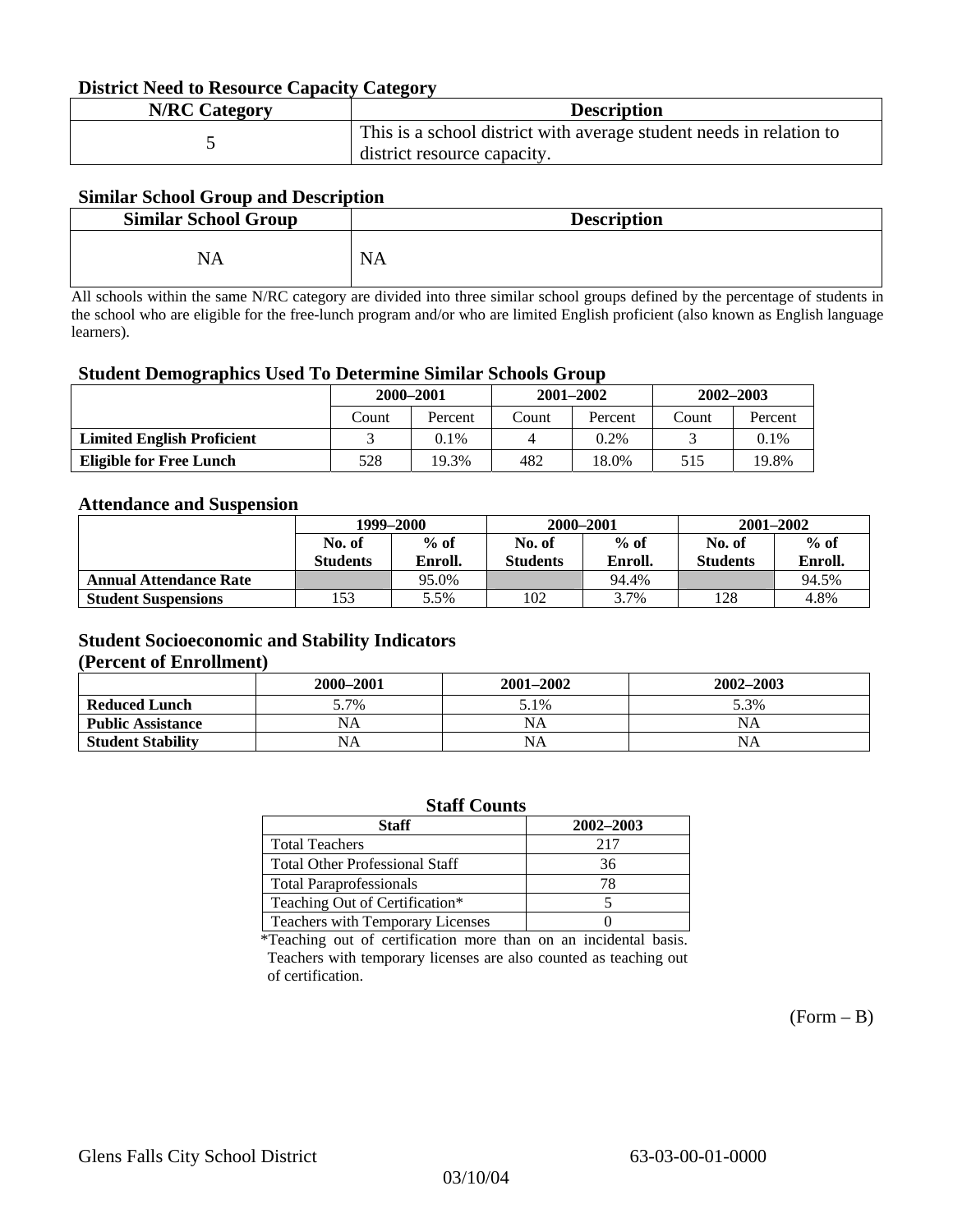# **High School Graduates and Noncompleters**

| ніді эспол этайнакі патінід кеденія вірюшая |                       |                                   |                                                     |                       |                                   |                                                    |                       |                                   |                                                    |  |
|---------------------------------------------|-----------------------|-----------------------------------|-----------------------------------------------------|-----------------------|-----------------------------------|----------------------------------------------------|-----------------------|-----------------------------------|----------------------------------------------------|--|
|                                             | 2000-2001             |                                   |                                                     |                       | 2001-2002                         |                                                    |                       | 2002-2003                         |                                                    |  |
|                                             | <b>Total</b><br>Grads | <b>Regents</b><br><b>Diplomas</b> | $\frac{6}{10}$<br><b>Regents</b><br><b>Diplomas</b> | <b>Total</b><br>Grads | <b>Regents</b><br><b>Diplomas</b> | $\frac{6}{6}$<br><b>Regents</b><br><b>Diplomas</b> | <b>Total</b><br>Grads | <b>Regents</b><br><b>Diplomas</b> | $\frac{0}{0}$<br><b>Regents</b><br><b>Diplomas</b> |  |
| General<br>Education                        | 148                   | 83                                | 56%                                                 | 134                   | 89                                | 66%                                                | 149                   | 106                               | 71%                                                |  |
| Students with<br><b>Disabilities</b>        | 9                     |                                   | 11%                                                 | 13                    | 2                                 | 15%                                                | Q                     |                                   | 11%                                                |  |
| All Students                                | 157                   | 84                                | 54%                                                 | 147                   | 91                                | 62%                                                | 158                   | 107                               | 68%                                                |  |

### **High School Graduates Earning Regents Diplomas\***

\*Only students awarded local diplomas (including local diplomas with Regents endorsements) are counted as high school graduates. Because of a change in data collection procedures during the 2001–2002 school year, diploma counts and percentage of graduates earning Regents diplomas are not necessarily comparable between years. Data for the 2000-2001 school year include January, June and August 2001 graduates; data for the 2001-2002 school year include January and June 2002 graduates; data for the 2002–2003 school year include August 2002 and January and June 2003 graduates.

### **Distribution of 2002–2003 Graduates (All Students)**

|               | To 4-vear<br>College | To 2-vear<br>College | <b>To Other Post-</b><br><b>Secondary</b> | <b>To the Military</b> | <b>Employment</b> | Other |
|---------------|----------------------|----------------------|-------------------------------------------|------------------------|-------------------|-------|
| <b>Number</b> | 89                   | 4.                   |                                           |                        |                   |       |
| Percent       | 56%                  | 27%                  | 2%                                        | 4%                     | 6%                | 4%    |

### **Number of High School Completers with Disabilities in 2002–2003**

| Graduates*<br>(a) | <b>Regents</b><br><b>Diplomas</b> | <b>IEP Diplomas</b><br>or Certificates | All 2002-2003<br><b>Completers</b> |  |
|-------------------|-----------------------------------|----------------------------------------|------------------------------------|--|
|                   | b)                                | c.                                     | $(a+c)$                            |  |
|                   |                                   |                                        |                                    |  |

\*Local Diplomas (including local diplomas with Regents endorsements)

#### **High School Noncompletion Rates**

|                     |                            | 2000-2001       |         | 2001-2002       |         | 2002-2003       |         |
|---------------------|----------------------------|-----------------|---------|-----------------|---------|-----------------|---------|
|                     |                            | No. of          | $%$ of  | No. of          | $%$ of  | No. of          | $%$ of  |
|                     |                            | <b>Students</b> | Enroll. | <b>Students</b> | Enroll. | <b>Students</b> | Enroll. |
| <b>General-</b>     | Dropped Out                |                 |         | 9               |         | 6               |         |
| <b>Education</b>    | Entered GED Program*       |                 |         | 2               |         | 6               |         |
| <b>Students</b>     | <b>Total Noncompleters</b> |                 |         | 11              |         | 12              |         |
| <b>Students</b>     | Dropped Out                |                 |         | ⇁               |         | $\Omega$        |         |
| with                | Entered GED Program*       |                 |         | 4               |         | 4               |         |
| <b>Disabilities</b> | <b>Total Noncompleters</b> |                 |         | 11              |         | 4               |         |
| All                 | Dropped Out                | 6               | 0.7%    | 16              | 1.9%    | 6               | 0.7%    |
| <b>Students</b>     | Entered GED Program*       | 29              | 3.6%    | 6               | 0.7%    | 10              | 1.2%    |
|                     | <b>Total Noncompleters</b> | 35              | 4.3%    | 22              | 2.6%    | 16              | 1.9%    |

\*The number and percentage of students who left K-12, diploma-bound systems and entered an alternative program leading to a high school equivalency diploma.

 $(Form - C)$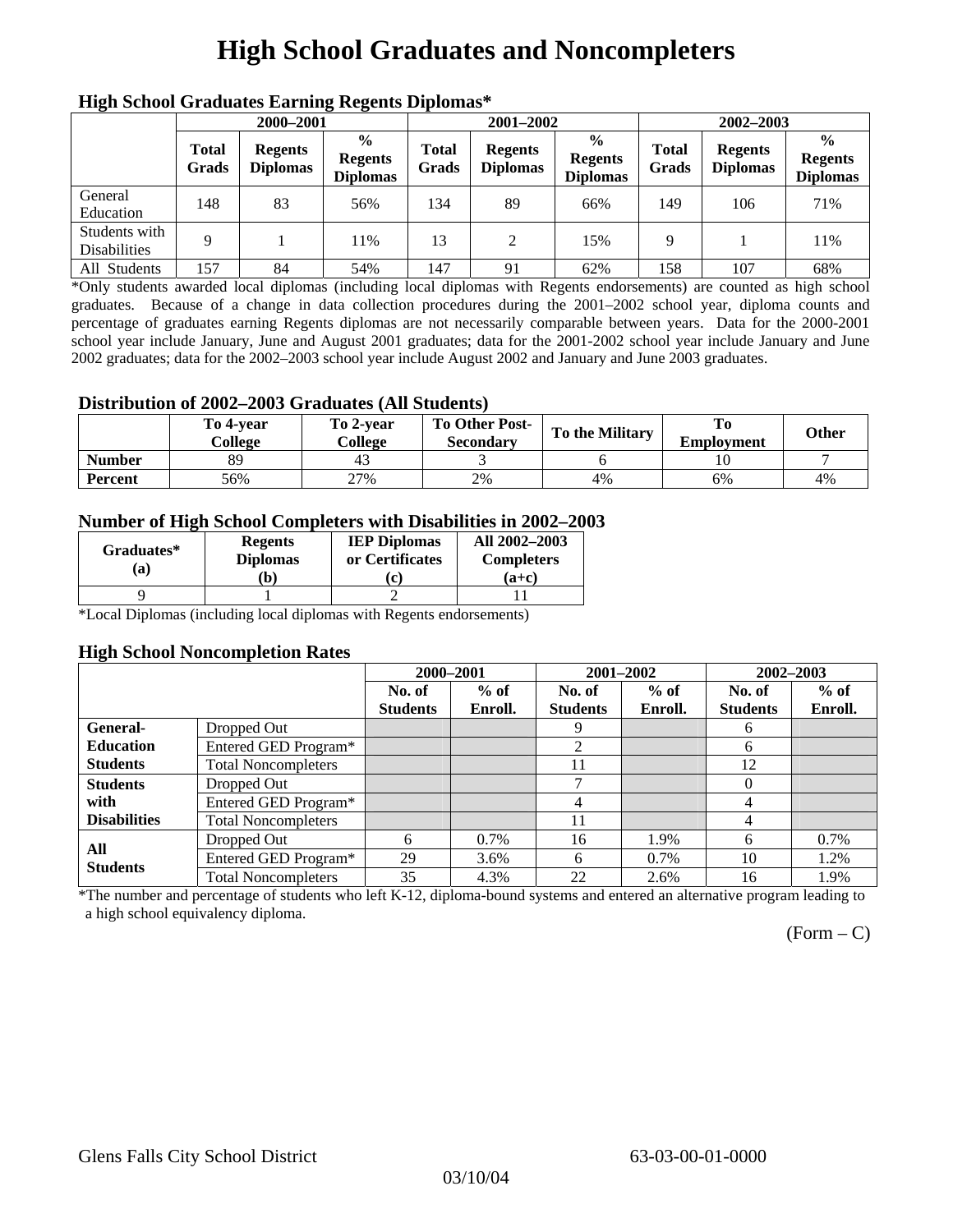## **Career Development and Occupational Studies (CDOS)**

### **Percentage of Students Documenting Self- and Career-Awareness Information and Career Exploration Activities, K–3**

| <b>Grades</b> | 2000-01 | $2001 - 02$ | $2002 - 03$ |
|---------------|---------|-------------|-------------|
| K–1           |         | $0\%$       | $0\%$       |
|               |         | $0\%$       | $0\%$       |

### **Students Developing a Career Plan, 4–12**

| <b>Grades</b>                                                                                              |                                      | $2000 - 01$ | $2001 - 02$ | $2002 - 03$ |
|------------------------------------------------------------------------------------------------------------|--------------------------------------|-------------|-------------|-------------|
|                                                                                                            | Number of General-Education Students |             | $\Omega$    | $\theta$    |
|                                                                                                            | Number of Students with Disabilities |             | 0           | $\Omega$    |
|                                                                                                            | Number of All Students               |             | $\Omega$    | $\Omega$    |
|                                                                                                            | Percent of Enrollment                |             | $0\%$       | 0%          |
|                                                                                                            | Number of General-Education Students |             | 0           | 0           |
|                                                                                                            | Number of Students with Disabilities |             | $\theta$    | $\Omega$    |
|                                                                                                            | Number of All Students               |             | $\theta$    | $\Omega$    |
| $4 - 5$<br>$6 - 8$<br>Percent of Enrollment<br>$9 - 12$<br>Number of All Students<br>Percent of Enrollment |                                      |             | $0\%$       | $0\%$       |
|                                                                                                            | Number of General-Education Students |             | 0           | $\Omega$    |
|                                                                                                            | Number of Students with Disabilities |             | 0           | $\Omega$    |
|                                                                                                            |                                      |             | 0           | $\Omega$    |
|                                                                                                            |                                      |             | $0\%$       | $0\%$       |

## **Second Language Proficiency Examinations**

### **General-Education Students**

| <b>Test</b> | 2000-2001         |           |                   | 2001-2002 | 2002-2003         |           |  |
|-------------|-------------------|-----------|-------------------|-----------|-------------------|-----------|--|
|             | <b>No. Tested</b> | % Passing | <b>No. Tested</b> | % Passing | <b>No. Tested</b> | % Passing |  |
| French      | 92                | 85%       | 68                | 74%       | 78                | 83%       |  |
| German      |                   | 0%        |                   | $0\%$     |                   | 0%        |  |
| Italian     |                   | 0%        |                   | 0%        |                   | 0%        |  |
| Latin       |                   | 0%        |                   | 0%        |                   | 0%        |  |
| Spanish     |                   | 89%       | 100               | 89%       | 24                | 96%       |  |

### **Students with Disabilities**

| <b>Test</b> | 2000-2001         |                                                                                                                     |           | 2002-2003 |    |  |
|-------------|-------------------|---------------------------------------------------------------------------------------------------------------------|-----------|-----------|----|--|
|             | <b>No. Tested</b> | 2001-2002<br>% Passing<br>% Passing<br>No. Tested<br><b>No. Tested</b><br>0%<br>0%<br>0%<br>0%<br>0%<br>$0\%$<br>0% | % Passing |           |    |  |
| French      |                   |                                                                                                                     |           |           |    |  |
| German      |                   |                                                                                                                     |           |           | 0% |  |
| Italian     |                   |                                                                                                                     |           |           | 0% |  |
| Latin       |                   |                                                                                                                     |           |           | 0% |  |
| Spanish     |                   |                                                                                                                     | 0%        |           |    |  |

(Form-D)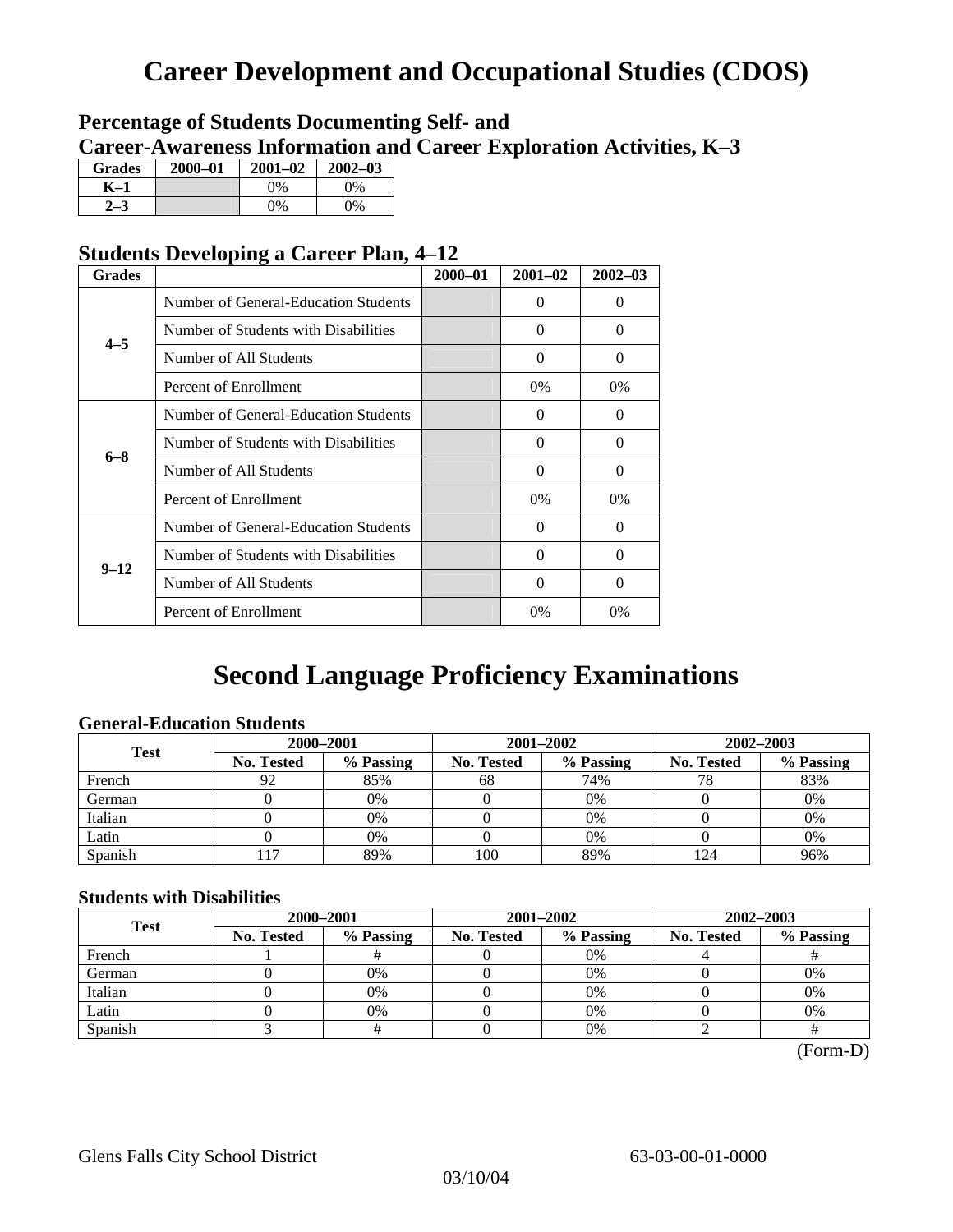# **Regents Competency Tests**

### **General-Education Students**

| <b>Test</b>           | 2000-2001         |                                                                                                                            | 2001-2002 | $2002 - 2003$ |    |  |
|-----------------------|-------------------|----------------------------------------------------------------------------------------------------------------------------|-----------|---------------|----|--|
|                       | <b>No. Tested</b> | % Passing<br>% Passing<br>% Passing<br><b>No. Tested</b><br><b>No. Tested</b><br>100%<br>0%<br>83%<br>0%<br>0%<br>0%<br>0% |           |               |    |  |
| Mathematics           |                   |                                                                                                                            |           |               |    |  |
| Science               |                   |                                                                                                                            |           |               |    |  |
| Reading               |                   |                                                                                                                            |           |               |    |  |
| Writing               |                   |                                                                                                                            |           |               |    |  |
| <b>Global Studies</b> |                   |                                                                                                                            | 0%        |               | 0% |  |
| U.S. Hist & Gov't     |                   | 71%                                                                                                                        | $0\%$     |               | 0% |  |

#### **Students with Disabilities**

| <b>Test</b>           | 2000-2001  |           |            | 2001-2002 | 2002-2003  |           |  |
|-----------------------|------------|-----------|------------|-----------|------------|-----------|--|
|                       | No. Tested | % Passing | No. Tested | % Passing | No. Tested | % Passing |  |
| <b>Mathematics</b>    |            | 100%      |            |           |            |           |  |
| Science               |            | 0%        |            | $0\%$     |            | 0%        |  |
| Reading               |            | 0%        |            |           |            |           |  |
| Writing               |            | 0%        |            |           |            |           |  |
| <b>Global Studies</b> |            |           |            | 0%        |            |           |  |
| U.S. Hist & Gov't     |            |           |            |           |            | 0%        |  |

 $(Form - E)$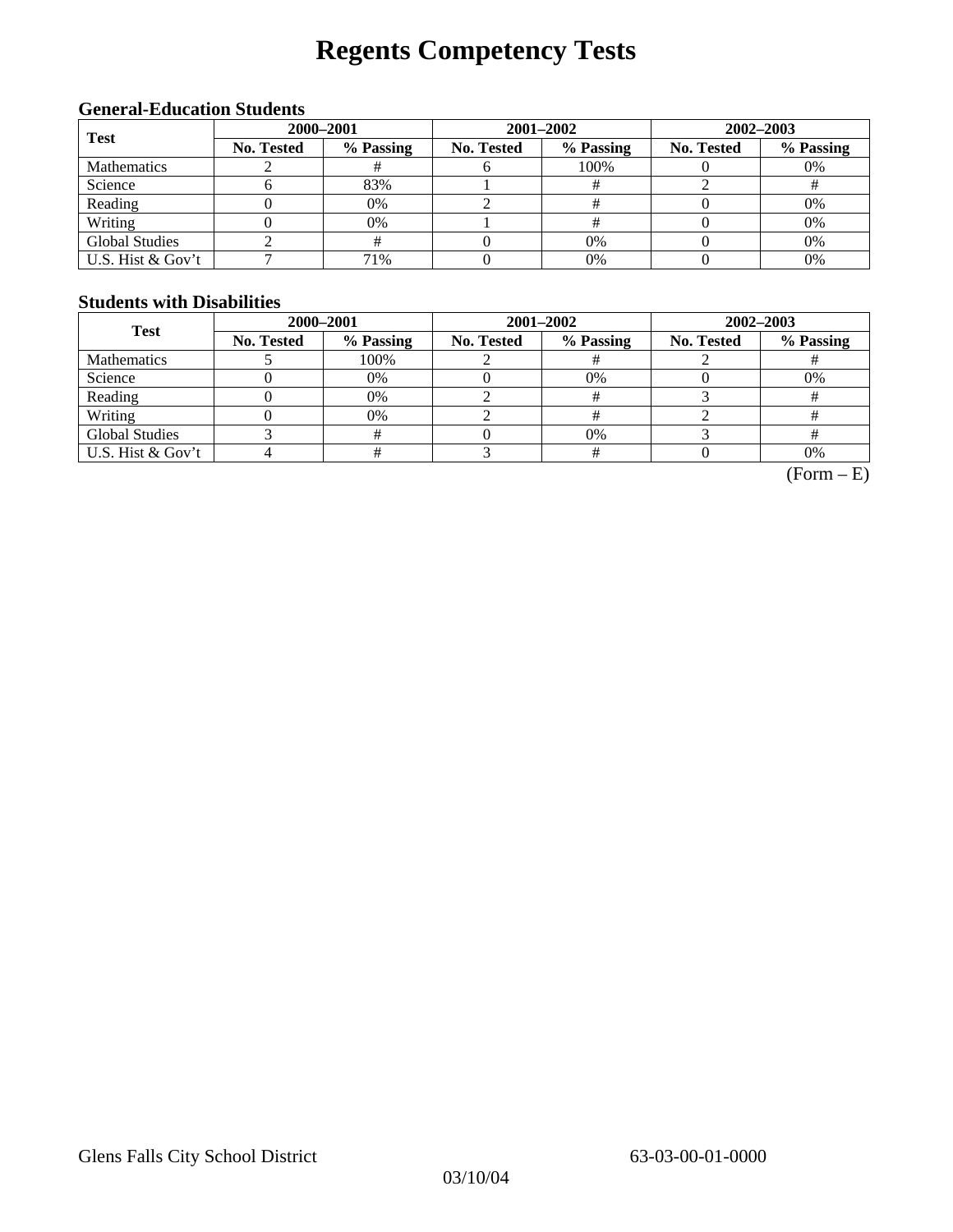|                                                            | <b>All Students</b> |                                              |                  | <b>Students with Disabilities</b> |                  |                           |
|------------------------------------------------------------|---------------------|----------------------------------------------|------------------|-----------------------------------|------------------|---------------------------|
|                                                            | 2001                | 2002                                         | 2003             | 2001                              | 2002             | 2003                      |
|                                                            |                     | <b>Comprehensive English</b>                 |                  |                                   |                  |                           |
| Number Tested                                              | 157                 | 163                                          | 171              | 13                                | 12               | 11                        |
| Number Scoring 55-100                                      | 153                 | 158                                          | 167              | 10                                | $\,8\,$          | 10                        |
| Number Scoring 65-100                                      | 143                 | 152                                          | 151              | 5                                 | 6                | 8                         |
| Number Scoring 85-100                                      | 45                  | 85                                           | $\overline{74}$  | $\overline{0}$                    | $\overline{0}$   | $\overline{2}$            |
| Percentage of Tested Scoring 55-100                        | 97%                 | 97%                                          | 98%              | 77%                               | 67%              | 91%                       |
| Percentage of Tested Scoring 65-100                        | 91%                 | 93%                                          | 88%              | 38%                               | 50%              | 73%                       |
| Percentage of Tested Scoring 85-100                        | 29%                 | 52%                                          | 43%              | 0%                                | 0%               | 18%                       |
|                                                            |                     | <b>Mathematics A</b>                         |                  |                                   |                  |                           |
| Number Tested                                              | 44                  | 36                                           | 165              | 9                                 | 12               | 3                         |
| Number Scoring 55-100                                      | 18                  | 20                                           | 135              | $\mathbf{1}$                      | $\overline{4}$   | $\frac{1}{2}$             |
| Number Scoring 65-100                                      | 5                   | 6                                            | 111              | $\mathbf{1}$                      | $\mathbf{0}$     | #                         |
| Number Scoring 85-100                                      | $\overline{0}$      | $\boldsymbol{0}$                             | 17               | $\boldsymbol{0}$                  | $\boldsymbol{0}$ | $\overline{\overline{H}}$ |
| Percentage of Tested Scoring 55-100                        | 41%                 | 56%                                          | 82%              | 11%                               | 33%              | $\overline{\#}$           |
| Percentage of Tested Scoring 65-100                        | 11%                 | 17%                                          | 67%              | 11%                               | 0%               | $\frac{1}{2}$             |
| Percentage of Tested Scoring 85-100                        | 0%                  | 0%                                           | 10%              | $0\%$                             | 0%               | $\#$                      |
|                                                            |                     | Mathematics B (first administered June 2001) |                  |                                   |                  |                           |
| Number Tested                                              | $\Omega$            | $\overline{0}$                               | $\boldsymbol{0}$ | $\boldsymbol{0}$                  | $\boldsymbol{0}$ | $\overline{0}$            |
| Number Scoring 55-100                                      | $\overline{0}$      | $\overline{0}$                               | $\overline{0}$   | $\overline{0}$                    | $\overline{0}$   | $\overline{0}$            |
| Number Scoring 65-100                                      | $\overline{0}$      | $\overline{0}$                               | $\overline{0}$   | $\overline{0}$                    | $\overline{0}$   | $\overline{0}$            |
| Number Scoring 85-100                                      | $\overline{0}$      | $\overline{0}$                               | $\overline{0}$   | $\overline{0}$                    | $\overline{0}$   | $\overline{0}$            |
| Percentage of Tested Scoring 55-100                        | 0%                  | 0%                                           | 0%               | 0%                                | 0%               | 0%                        |
| Percentage of Tested Scoring 65-100                        | 0%                  | 0%                                           | 0%               | 0%                                | 0%               | 0%                        |
| Percentage of Tested Scoring 85-100                        | 0%                  | 0%                                           | 0%               | 0%                                | 0%               | 0%                        |
|                                                            |                     | <b>Global History and Geography</b>          |                  |                                   |                  |                           |
| Number Tested                                              | 186                 | 176                                          | 169              | 12                                | 17               | 6                         |
| Number Scoring 55-100                                      | 183                 | 169                                          | 166              | 10                                | 14               | $\overline{4}$            |
| Number Scoring 65-100                                      | 172                 | 157                                          | 155              | 10                                | 11               | $\overline{3}$            |
| Number Scoring 85-100                                      | 77                  | $\overline{51}$                              | 72               | $\mathbf{0}$                      | $\overline{2}$   | $\mathbf{1}$              |
| Percentage of Tested Scoring 55-100                        | 98%                 | 96%                                          | 98%              | 83%                               | 82%              | 67%                       |
| Percentage of Tested Scoring 65-100                        | 92%                 | 89%                                          | 92%              | 83%                               | 65%              | 50%                       |
| Percentage of Tested Scoring 85-100                        | 41%                 | 29%                                          | 43%              | 0%                                | 12%              | 17%                       |
| U.S. History and Government (first administered June 2001) |                     |                                              |                  |                                   |                  |                           |
| Number Tested                                              | 148                 | 169                                          | 167              | 10                                | 12               | 12                        |
| Number Scoring 55-100                                      | 138                 | 163                                          | 165              | 6                                 | $\overline{9}$   | $\overline{12}$           |
| Number Scoring 65-100                                      | 129                 | 149                                          | 162              | 3                                 | $\overline{5}$   | $\overline{12}$           |
| Number Scoring 85-100                                      | 61                  | 50                                           | 79               | 1                                 | $\overline{2}$   | 3                         |
| Percentage of Tested Scoring 55-100                        | 93%                 | 96%                                          | 99%              | 60%                               | 75%              | 100%                      |
| Percentage of Tested Scoring 65-100                        | 87%                 | 88%                                          | 97%              | 30%                               | 42%              | 100%                      |
| Percentage of Tested Scoring 85-100                        | 41%                 | 30%                                          | 47%              | 10%                               | 17%              | 25%                       |

 $(Form - F)$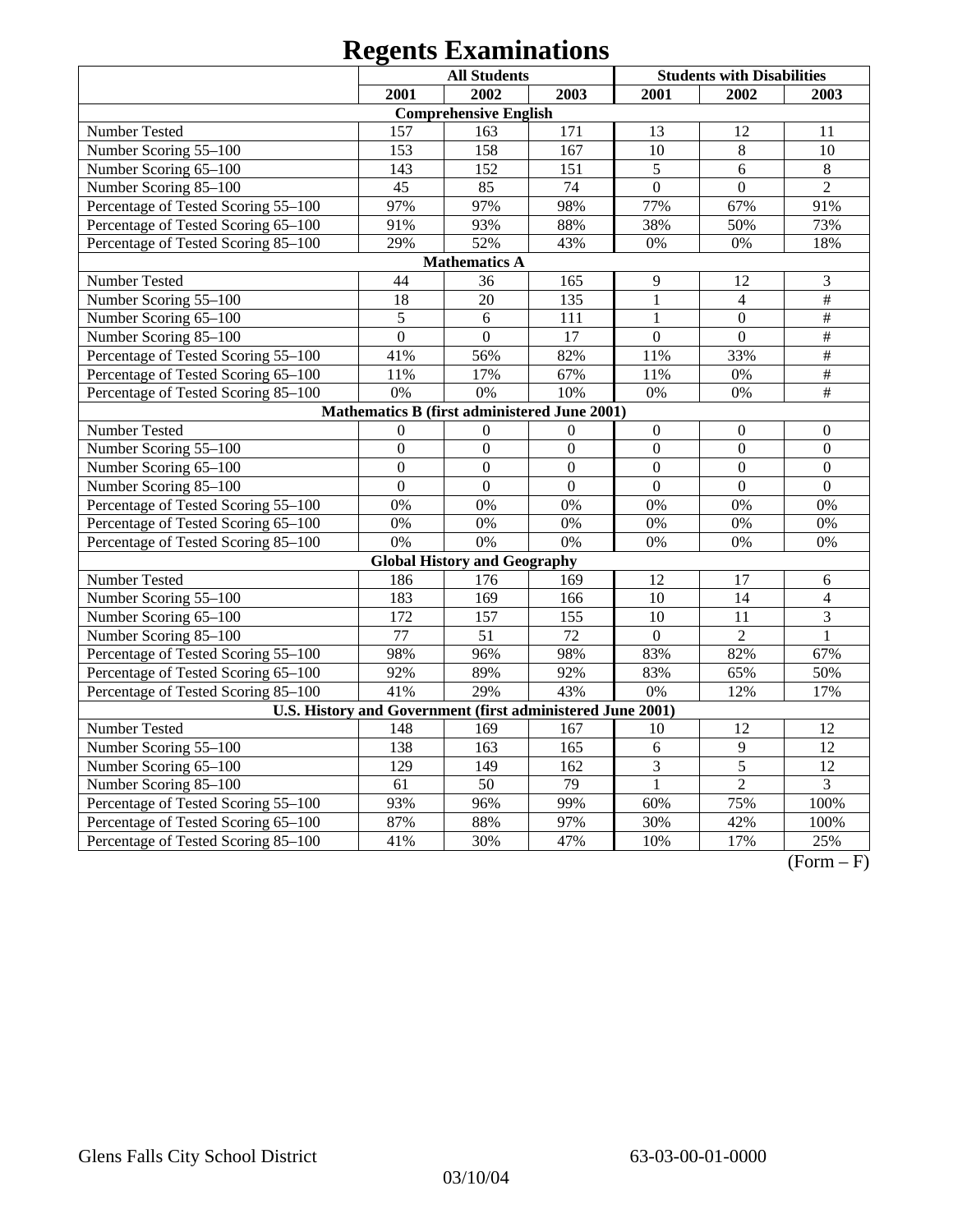|                                                               |      | $\sim$                                                    |                           |                |                                   |                  |
|---------------------------------------------------------------|------|-----------------------------------------------------------|---------------------------|----------------|-----------------------------------|------------------|
|                                                               |      | <b>All Students</b>                                       |                           |                | <b>Students with Disabilities</b> |                  |
|                                                               | 2001 | 2002                                                      | 2003                      | 2001           | 2002                              | 2003             |
|                                                               |      | Living Environment (first administered June 2001)         |                           |                |                                   |                  |
| Number Tested                                                 | 156  | 174                                                       | 194                       | 6              | 12                                | 17               |
| Number Scoring 55-100                                         | 153  | 172                                                       | 185                       | 5              | 11                                | 12               |
| Number Scoring 65-100                                         | 148  | 169                                                       | 177                       | 5              | 10                                | 12               |
| Number Scoring 85-100                                         | 50   | 51                                                        | 69                        | $\overline{0}$ |                                   | $\overline{2}$   |
| Percentage of Tested Scoring 55-100                           | 98%  | 99%                                                       | 95%                       | 83%            | 92%                               | 71%              |
| Percentage of Tested Scoring 65-100                           | 95%  | 97%                                                       | 91%                       | 83%            | 83%                               | 71%              |
| Percentage of Tested Scoring 85-100                           | 32%  | 29%                                                       | 36%                       | 0%             | 8%                                | 12%              |
| Physical Setting/Earth Science (first administered June 2001) |      |                                                           |                           |                |                                   |                  |
| Number Tested                                                 | 144  | 129                                                       | 9                         | 23             | 10                                |                  |
| Number Scoring 55-100                                         | 136  | 128                                                       | 9                         | 21             | 10                                | $\#$             |
| Number Scoring 65-100                                         | 124  | 123                                                       | 9                         | 20             | $\,8\,$                           | $\#$             |
| Number Scoring 85-100                                         | 58   | 52                                                        | 5                         | 3              | $\overline{2}$                    | $\#$             |
| Percentage of Tested Scoring 55-100                           | 94%  | 99%                                                       | 100%                      | 91%            | 100%                              | $\#$             |
| Percentage of Tested Scoring 65-100                           | 86%  | 95%                                                       | 100%                      | 87%            | 80%                               | $\#$             |
| Percentage of Tested Scoring 85-100                           | 40%  | 40%                                                       | 56%                       | 13%            | 20%                               | #                |
|                                                               |      | Physical Setting/Chemistry (first administered June 2002) |                           |                |                                   |                  |
| Number Tested                                                 |      | 92                                                        | $\overline{c}$            |                |                                   | $\mathbf{0}$     |
| Number Scoring 55-100                                         |      | 89                                                        | $\#$                      |                | $\#$                              | $\overline{0}$   |
| Number Scoring 65-100                                         |      | 72                                                        | $\#$                      |                | $\#$                              | $\boldsymbol{0}$ |
| Number Scoring 85-100                                         |      | $\overline{4}$                                            | $\#$                      |                | $\#$                              | $\overline{0}$   |
| Percentage of Tested Scoring 55-100                           |      | 97%                                                       | $\overline{\overline{H}}$ |                | $\#$                              | 0%               |
| Percentage of Tested Scoring 65-100                           |      | 78%                                                       | $\#$                      |                | $\#$                              | 0%               |
| Percentage of Tested Scoring 85-100                           |      | 4%                                                        | #                         |                | $\#$                              | 0%               |
|                                                               |      | Physical Setting/Physics (first administered June 2002)*  |                           |                |                                   |                  |
| Number Tested                                                 |      |                                                           |                           |                |                                   |                  |
| Number Scoring 55-100                                         |      |                                                           |                           |                |                                   |                  |
| Number Scoring 65-100                                         |      |                                                           |                           |                |                                   |                  |
| Number Scoring 85-100                                         |      |                                                           |                           |                |                                   |                  |
| Percentage of Tested Scoring 55-100                           |      |                                                           |                           |                |                                   |                  |
| Percentage of Tested Scoring 65-100                           |      |                                                           |                           |                |                                   |                  |
| Percentage of Tested Scoring 85-100                           |      |                                                           |                           |                |                                   |                  |

\* Physical Setting/Physics results are not included in the report card because the Department is issuing a new conversion chart for this assessment. Data currently available to the Department are based on the original conversion chart for the assessment.

 $(Form - G)$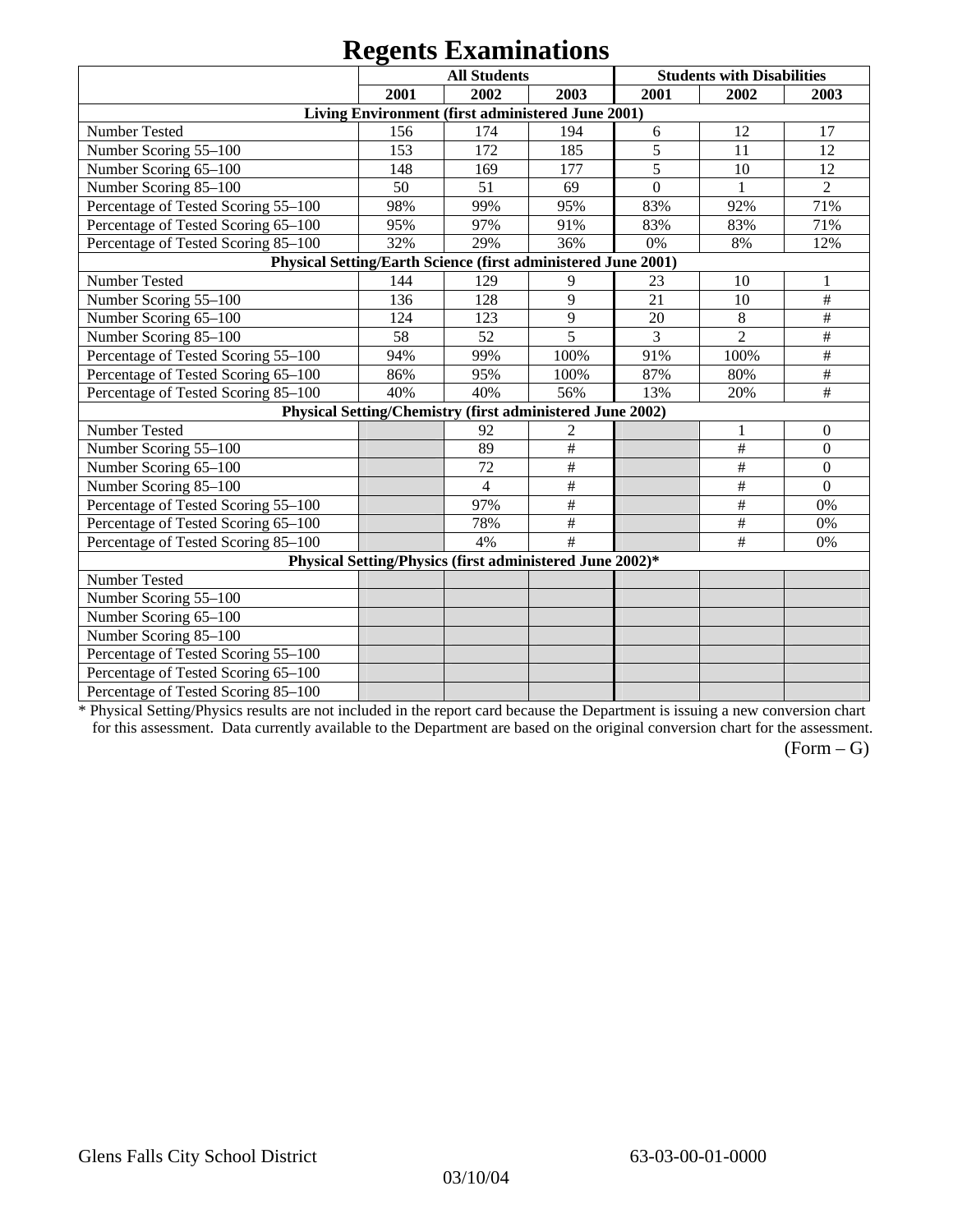|                                     | <b>All Students</b> |                              | <b>Students with Disabilities</b> |                  |                         |                       |
|-------------------------------------|---------------------|------------------------------|-----------------------------------|------------------|-------------------------|-----------------------|
|                                     | 2001                | 2002                         | 2003                              | 2001             | 2002                    | 2003                  |
|                                     |                     | <b>Comprehensive French</b>  |                                   |                  |                         |                       |
| Number Tested                       | 68                  | 58                           | $\boldsymbol{0}$                  | $\mathbf{0}$     | 1                       | $\overline{0}$        |
| Number Scoring 55-100               | 64                  | 56                           | $\mathbf{0}$                      | $\overline{0}$   | $\#$                    | $\mathbf{0}$          |
| Number Scoring 65-100               | 63                  | 55                           | $\overline{0}$                    | $\overline{0}$   | $\overline{\ddot{\pi}}$ | $\overline{0}$        |
| Number Scoring 85-100               | 20                  | 10                           | $\mathbf{0}$                      | $\overline{0}$   | $\frac{1}{2}$           | $\overline{0}$        |
| Percentage of Tested Scoring 55-100 | 94%                 | 97%                          | 0%                                | 0%               | $\frac{1}{2}$           | 0%                    |
| Percentage of Tested Scoring 65-100 | 93%                 | 95%                          | 0%                                | 0%               | $\frac{1}{2}$           | 0%                    |
| Percentage of Tested Scoring 85-100 | 29%                 | 17%                          | 0%                                | 0%               | #                       | 0%                    |
|                                     |                     | <b>Comprehensive Italian</b> |                                   |                  |                         |                       |
| Number Tested                       | $\Omega$            | $\boldsymbol{0}$             | $\boldsymbol{0}$                  | $\boldsymbol{0}$ | $\boldsymbol{0}$        | $\boldsymbol{0}$      |
| Number Scoring 55-100               | $\overline{0}$      | $\mathbf{0}$                 | $\mathbf{0}$                      | $\overline{0}$   | $\boldsymbol{0}$        | $\mathbf{0}$          |
| Number Scoring 65-100               | $\overline{0}$      | $\mathbf{0}$                 | $\overline{0}$                    | $\overline{0}$   | $\mathbf{0}$            | $\mathbf{0}$          |
| Number Scoring 85-100               | $\overline{0}$      | $\mathbf{0}$                 | $\overline{0}$                    | $\overline{0}$   | $\mathbf{0}$            | $\mathbf{0}$          |
| Percentage of Tested Scoring 55-100 | 0%                  | 0%                           | 0%                                | 0%               | 0%                      | 0%                    |
| Percentage of Tested Scoring 65-100 | $0\%$               | 0%                           | 0%                                | 0%               | 0%                      | 0%                    |
| Percentage of Tested Scoring 85-100 | 0%                  | 0%                           | 0%                                | 0%               | 0%                      | 0%                    |
|                                     |                     | <b>Comprehensive German</b>  |                                   |                  |                         |                       |
| Number Tested                       | $\mathbf{0}$        | 0                            | $\boldsymbol{0}$                  | $\boldsymbol{0}$ | $\boldsymbol{0}$        | $\boldsymbol{0}$      |
| Number Scoring 55-100               | $\overline{0}$      | $\mathbf{0}$                 | $\mathbf{0}$                      | $\boldsymbol{0}$ | $\boldsymbol{0}$        | $\mathbf{0}$          |
| Number Scoring 65-100               | $\overline{0}$      | $\overline{0}$               | $\overline{0}$                    | $\overline{0}$   | $\mathbf{0}$            | $\overline{0}$        |
| Number Scoring 85-100               | $\overline{0}$      | $\overline{0}$               | $\overline{0}$                    | $\overline{0}$   | $\mathbf{0}$            | $\overline{0}$        |
| Percentage of Tested Scoring 55-100 | 0%                  | 0%                           | 0%                                | 0%               | 0%                      | 0%                    |
| Percentage of Tested Scoring 65-100 | $0\%$               | 0%                           | 0%                                | 0%               | 0%                      | 0%                    |
| Percentage of Tested Scoring 85-100 | 0%                  | 0%                           | 0%                                | 0%               | 0%                      | 0%                    |
|                                     |                     | <b>Comprehensive Hebrew</b>  |                                   |                  |                         |                       |
| Number Tested                       | $\mathbf{0}$        | $\theta$                     | $\boldsymbol{0}$                  | $\boldsymbol{0}$ | $\boldsymbol{0}$        | $\boldsymbol{0}$      |
| Number Scoring 55-100               | $\overline{0}$      | $\mathbf{0}$                 | $\mathbf{0}$                      | $\overline{0}$   | $\mathbf{0}$            | $\boldsymbol{0}$      |
| Number Scoring 65-100               | $\overline{0}$      | $\mathbf{0}$                 | $\overline{0}$                    | $\overline{0}$   | $\mathbf{0}$            | $\boldsymbol{0}$      |
| Number Scoring 85-100               | $\overline{0}$      | $\boldsymbol{0}$             | $\mathbf{0}$                      | $\overline{0}$   | $\mathbf{0}$            | $\mathbf{0}$          |
| Percentage of Tested Scoring 55-100 | 0%                  | 0%                           | 0%                                | 0%               | 0%                      | 0%                    |
| Percentage of Tested Scoring 65-100 | $0\%$               | 0%                           | 0%                                | 0%               | 0%                      | 0%                    |
| Percentage of Tested Scoring 85-100 | 0%                  | 0%                           | 0%                                | 0%               | 0%                      | 0%                    |
|                                     |                     | <b>Comprehensive Spanish</b> |                                   |                  |                         |                       |
| Number Tested                       | 73                  | 75                           | $\boldsymbol{0}$                  | $\sqrt{2}$       | 3                       | $\boldsymbol{0}$      |
| Number Scoring 55-100               | $\overline{72}$     | 72                           | $\boldsymbol{0}$                  | $\overline{\#}$  | $\overline{\ddot{\pi}}$ | $\overline{0}$        |
| Number Scoring 65–100               | 70                  | $\overline{69}$              | $\boldsymbol{0}$                  | $\overline{\#}$  | $\#$                    | $\theta$              |
| Number Scoring 85-100               | 34                  | 31                           | $\overline{0}$                    | $\overline{\#}$  | $\overline{\#}$         | $\overline{0}$        |
| Percentage of Tested Scoring 55-100 | 99%                 | 96%                          | 0%                                | $\frac{1}{2}$    | $\#$                    | 0%                    |
| Percentage of Tested Scoring 65-100 | 96%                 | 92%                          | 0%                                | $\frac{1}{2}$    | $\#$                    | 0%                    |
| Percentage of Tested Scoring 85-100 | 47%                 | 41%                          | 0%                                | $\overline{\#}$  | $\overline{\#}$         | 0%                    |
|                                     |                     | <b>Comprehensive Latin</b>   |                                   |                  |                         |                       |
| Number Tested                       | $\mathbf{0}$        | $\boldsymbol{0}$             | $\boldsymbol{0}$                  | $\boldsymbol{0}$ | $\boldsymbol{0}$        | $\boldsymbol{0}$      |
| Number Scoring 55-100               | $\boldsymbol{0}$    | $\boldsymbol{0}$             | $\boldsymbol{0}$                  | $\boldsymbol{0}$ | $\boldsymbol{0}$        | $\boldsymbol{0}$      |
| Number Scoring 65-100               | $\boldsymbol{0}$    | $\boldsymbol{0}$             | $\boldsymbol{0}$                  | $\boldsymbol{0}$ | $\boldsymbol{0}$        | $\overline{0}$        |
| Number Scoring 85-100               | $\overline{0}$      | $\boldsymbol{0}$             | $\mathbf{0}$                      | $\boldsymbol{0}$ | $\boldsymbol{0}$        | $\overline{0}$        |
| Percentage of Tested Scoring 55-100 | $0\%$               | 0%                           | 0%                                | 0%               | $0\%$                   | 0%                    |
| Percentage of Tested Scoring 65-100 | 0%                  | 0%                           | $0\%$                             | 0%               | 0%                      | 0%                    |
| Percentage of Tested Scoring 85-100 | $0\%$               | $0\%$                        | $0\%$                             | 0%               | 0%                      | $0\%$<br>$\mathbf{T}$ |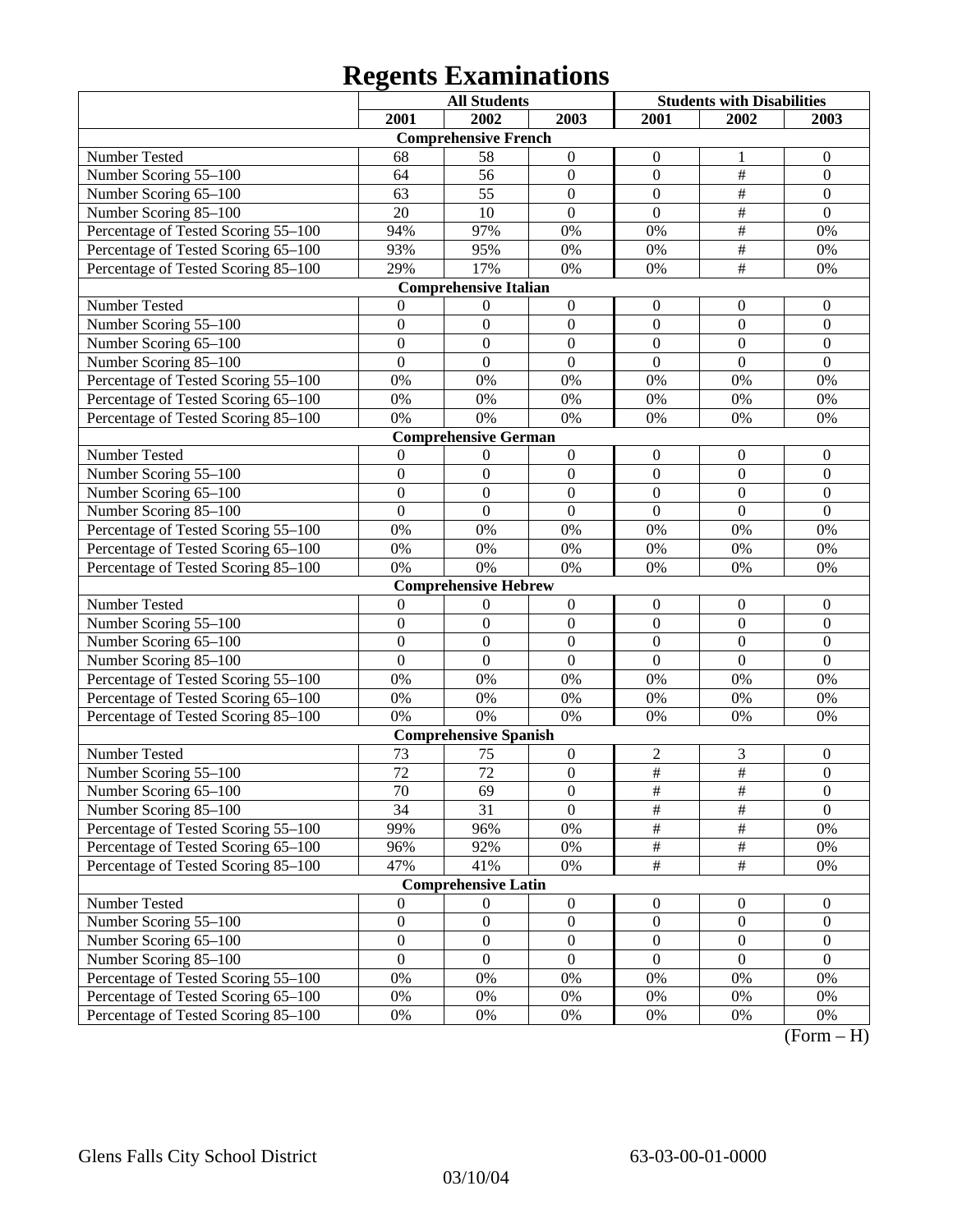|                                                                    | <b>All Students</b> |                                           |      |          | <b>Students with Disabilities</b> |      |  |  |
|--------------------------------------------------------------------|---------------------|-------------------------------------------|------|----------|-----------------------------------|------|--|--|
|                                                                    | 2001                | 2002                                      | 2003 | 2001     | 2002                              | 2003 |  |  |
| Sequential Mathematics, Course II (last administered January 2003) |                     |                                           |      |          |                                   |      |  |  |
| Number Tested                                                      | 150                 | 188                                       | 49   | 3        | 3                                 |      |  |  |
| Number Scoring 55-100                                              | 114                 | 117                                       | 36   | $\#$     | $\#$                              | #    |  |  |
| Number Scoring 65-100                                              | 95                  | 96                                        | 32   | #        | #                                 | #    |  |  |
| Number Scoring 85-100                                              | 45                  | 23                                        | 6    | #        | #                                 | $\#$ |  |  |
| Percentage of Tested Scoring 55-100                                | 76%                 | 62%                                       | 73%  | $\#$     | #                                 | #    |  |  |
| Percentage of Tested Scoring 65-100                                | 63%                 | 51%                                       | 65%  | #        | #                                 | #    |  |  |
| Percentage of Tested Scoring 85-100                                | 30%                 | 12%                                       | 12%  | $\#$     | #                                 | $\#$ |  |  |
|                                                                    |                     | <b>Sequential Mathematics, Course III</b> |      |          |                                   |      |  |  |
| <b>Number Tested</b>                                               | 100                 | 99                                        | 120  | $\theta$ | 2                                 | 2    |  |  |
| Number Scoring 55–100                                              | 90                  | 90                                        | 96   | $\theta$ | #                                 | #    |  |  |
| Number Scoring 65-100                                              | 79                  | 83                                        | 81   | $\theta$ | #                                 | #    |  |  |
| Number Scoring 85-100                                              | 39                  | 47                                        | 25   | $\Omega$ | #                                 | #    |  |  |
| Percentage of Tested Scoring 55-100                                | 90%                 | 91%                                       | 80%  | 0%       | #                                 | #    |  |  |
| Percentage of Tested Scoring 65-100                                | 79%                 | 84%                                       | 68%  | $0\%$    | #                                 | #    |  |  |
| Percentage of Tested Scoring 85-100                                | 39%                 | 47%                                       | 21%  | 0%       | #                                 | #    |  |  |

 $\overline{(Form-I)}$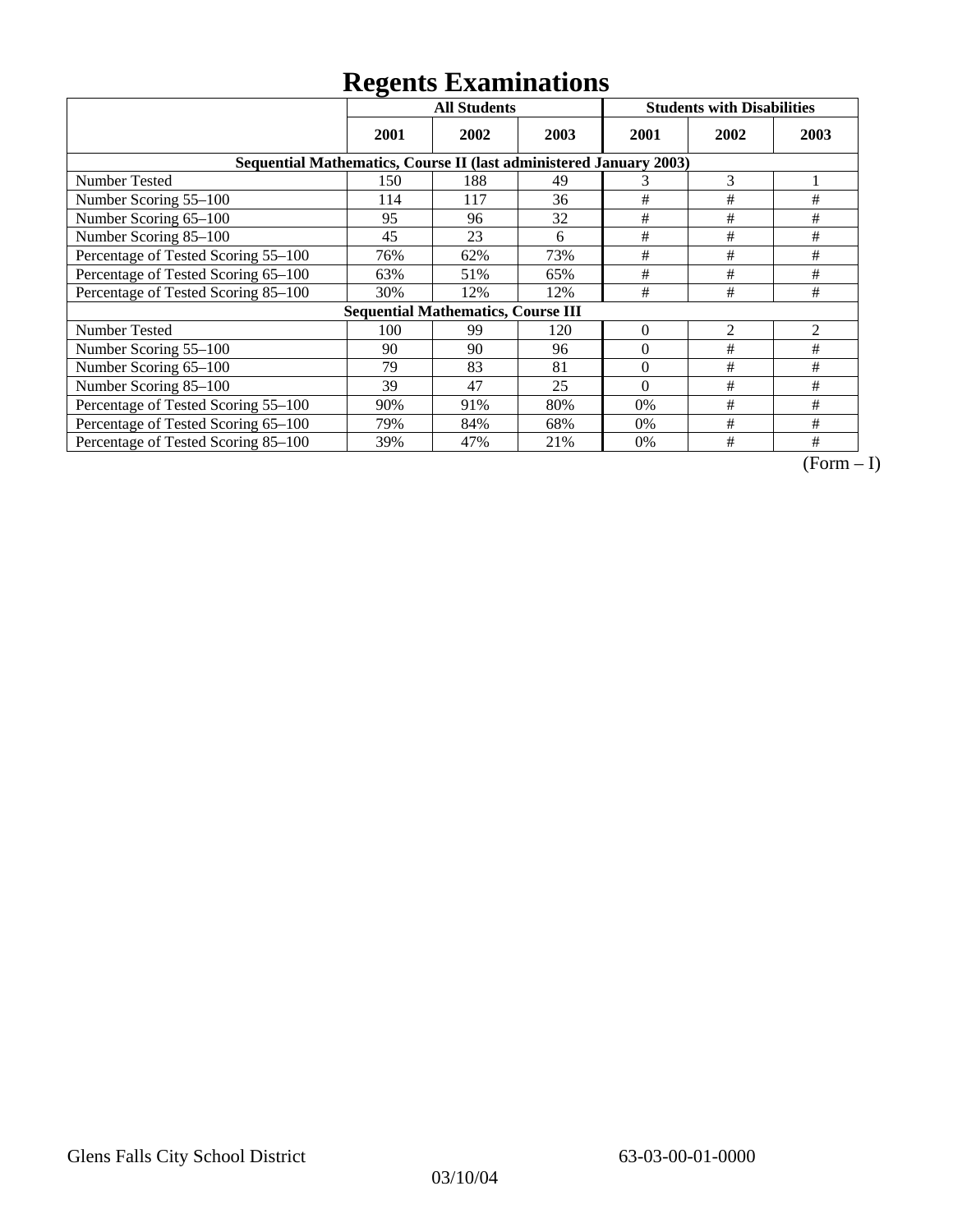### **Introduction to Occupations Examination**

|                                   | 2000–2001         |           |            | 2001-2002 | $2002 - 2003$ |           |  |
|-----------------------------------|-------------------|-----------|------------|-----------|---------------|-----------|--|
|                                   | <b>No. Tested</b> | % Passing | No. Tested | % Passing | No. Tested    | % Passing |  |
| <b>General-Education Students</b> |                   | 100%      |            | 100%      |               | 100%      |  |
| <b>Students with Disabilities</b> |                   |           |            |           |               |           |  |

On school reports, 2000–2001 and 2001–2002 data are for all students with disabilities enrolled in the school. District reports contain data for all students with disabilities enrolled in the district for the 2000–2001, 2001–2002, and 2002–2003 school years.

### **Elementary-Level Social Studies**

|                 |                                   | <b>Number</b><br><b>Tested</b> | $%$ at<br>$%$ at<br><b>Level 2</b><br>Level 1 |     | $%$ at<br><b>Level</b> 3 | $%$ at<br>Level 4 |
|-----------------|-----------------------------------|--------------------------------|-----------------------------------------------|-----|--------------------------|-------------------|
| <b>Nov 2002</b> | <b>General-Education Students</b> | 181                            | $1\%$                                         | 6%  | 63%                      | 30%               |
|                 | <b>Students with Disabilities</b> | 28                             | 14%                                           | 25% | 61%                      | 0%                |
|                 | All Students                      | 209                            | 3%                                            | 9%  | 63%                      | 26%               |

### **Middle-Level Social Studies**

|                  |                                   | <b>Number</b><br><b>Tested</b> | $%$ at<br>Level 1 | $%$ at<br><b>Level 2</b> | $%$ at<br><b>Level 3</b> | $%$ at<br>Level 4 |
|------------------|-----------------------------------|--------------------------------|-------------------|--------------------------|--------------------------|-------------------|
| <b>June 2003</b> | <b>General-Education Students</b> |                                | #                 |                          | #                        |                   |
|                  | <b>Students with Disabilities</b> |                                | #                 |                          | #                        |                   |
|                  | All Students                      |                                | #                 |                          | #                        |                   |

 $(Form - J)$